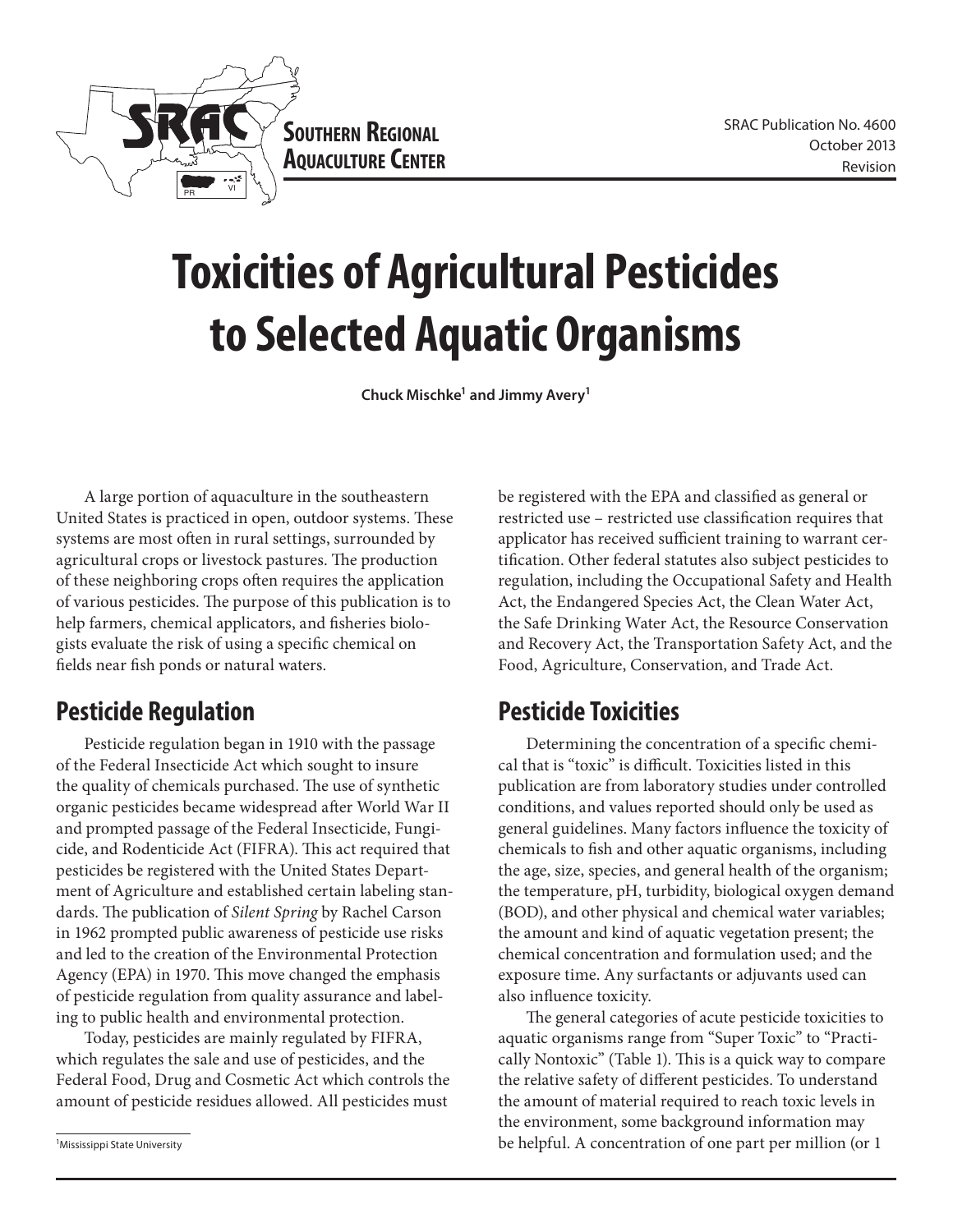| <b>Table 1.</b> Categories of acute toxicity of pesticides |                                |  |  |  |  |  |
|------------------------------------------------------------|--------------------------------|--|--|--|--|--|
| <b>Toxicity Category</b>                                   | 96-hour LC <sub>50</sub> (ppm) |  |  |  |  |  |
| Super Toxic                                                | < 0.01                         |  |  |  |  |  |
| <b>Extremely Toxic</b>                                     | $>0.01$ to 0.1                 |  |  |  |  |  |
| Highly Toxic                                               | $>0.1$ to 1                    |  |  |  |  |  |
| <b>Moderately Toxic</b>                                    | $>1$ to 10                     |  |  |  |  |  |
| Slightly Toxic                                             | $>10$ to $100$                 |  |  |  |  |  |
| <b>Practically Nontoxic</b>                                | >100                           |  |  |  |  |  |

mg/L) is equal to 2.72 pounds of material in 1 acre-foot of water (1 acre-foot equals 1 surface acre with a depth of 1 foot, or 325,850 gallons or 2,719,328 pounds of water).

Values listed in this publication are short-term lethal (acute) toxicity values. The preferred lethality test for most aquatic organisms is a 96-hour  $LC_{50}$ . This represents the chemical amount required to kill 50 percent of the organisms in 96 hours. The various lethality tests cited in this publication are defined in Table 2. Although these values will give a general idea of relative chemical toxicities, they do not indicate anything about longer-term exposure or *sublethal* (chronic) effects of the chemicals. Toxicities are based on the active ingredient rather than the chemical formulation.

Although there are many types of pesticides, the most common categories used either in or in close proximity to aquaculture locations are herbicides (those used to kill plants), insecticides (those used to kill insects), and fungicides (those used to kill fungus). Table 3 gives the toxicity of agricultural chemicals used in the southeastern United States to six species of aquatic organisms: channel catfish, *Ictalurus punctatus;* rainbow trout, *Oncorhynchus mykiss;*  red swamp crawfish, *Procambarus clarkii.;* bluegill, *Lepomis macrochirus;* water flea, *Daphnia magna;* and green algae *Pseudokirchneriella* sp. Channel catfish and rainbow trout were selected because they are commonly

cultured species in the region. Red swamp crawfish are also cultured and serve as a comparative species for other shellfish. The bluegill is a commonly required test species for pesticide clearance studies. *Daphnia* and green algae were chosen to give some idea of the ecological effects of the chemical.

The toxicities listed in Table 3 were gathered from the ECOTOX database of the U.S. Environmental Protection Agency based on the active ingredient contained in common agricultural chemicals. If a particular chemical or toxicity for one of the selected aquatic species could not be found on ECOTOX, then toxicity information was recorded from a specific label formulation. The toxicities listed may or may not reflect specific formulations; trade names are given only as examples of representatives of specific chemical formulations. Unless otherwise noted, the toxicities are expressed as a 96-hour LC<sub>50</sub> given in parts per million (the column headed "ppm").

There is a growing trend to combine pesticides into a single formulation. The formulations are commonly referred to as "premixes". The most common "premixes" are listed in Table 4. To evaluate the toxicity of these premixes, look up the toxicity of the individual pesticides in Table 3.

## **Minimizing Impacts from Pesticides**

When using any agricultural pesticide near aquaculture facilities, special care must be taken to avoid contamination of those facilities. Pesticide contamination can kill organisms directly (lethal effects) or they can lead to several sublethal effects such as poor growth, increased disease susceptibility, reduced reproductive potential, or accumulation of residues making the product unsuitable for human consumption.

With careful management, it is possible to protect crops from insects, weeds, and diseases while at the same

| Table 2. Definitions of tests used to evaluate pesticide toxicities. |                                       |                                                                                                           |  |  |  |  |
|----------------------------------------------------------------------|---------------------------------------|-----------------------------------------------------------------------------------------------------------|--|--|--|--|
| <b>Abbreviation</b>                                                  | <b>Superscript</b><br>used in Table 3 | <b>Definition</b>                                                                                         |  |  |  |  |
| 96h LC <sub>50</sub>                                                 | none                                  | Concentration lethal to 50% of organisms after 96 hours of exposure                                       |  |  |  |  |
| 48h LC <sub>50</sub>                                                 | 3                                     | Concentration lethal to 50% of organisms after 48 hours of exposure                                       |  |  |  |  |
| 21d LOEC                                                             | 4                                     | Concentration that induces the lowest observable effect after 21 days of exposure                         |  |  |  |  |
| 2d LOEC                                                              | 5                                     | Concentration that induces the lowest observable effect after 2 days of exposure                          |  |  |  |  |
| 72h EC <sub>50</sub>                                                 | 6                                     | Concentration that induces a response halfway between baseline and maximum after 72 hours of<br>exposure  |  |  |  |  |
| 120h EC <sub>50</sub>                                                |                                       | Concentration that induces a response halfway between baseline and maximum after 120 hours<br>of exposure |  |  |  |  |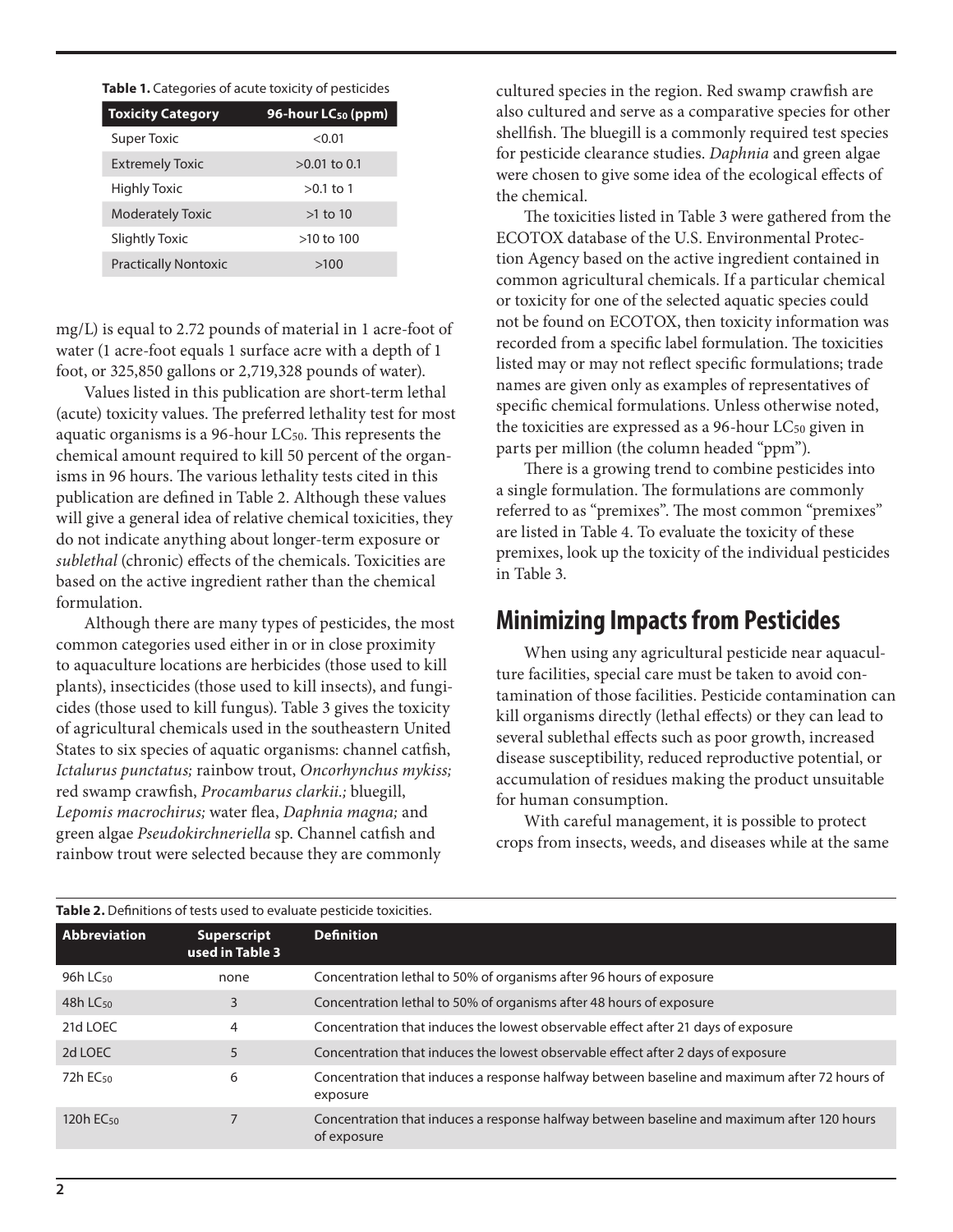time preventing pesticides from harming aquacultural operations. One option is to plant crops that require little or no pest control. Active scouting of agricultural fields for pests allows the producer to use chemicals only when warranted. When a pesticide must be used, select a product registered for the intended use and the least toxic and least persistent product available. Always follow label directions exactly.

The risk of pesticide drift by can be reduced by:

- Using low-volatility formulations
- Using low pressure
- Using high volume
- Using the largest spray nozzles and tips practical
- Releasing spray pattern as near the crop or soil surface as possible
- Not spraying during high temperatures
- Spraying when wind is low and blowing away from aquaculture facilities
- Using spray adjuvants when appropriate
- The risk of pesticide runoff can be reduced by:
- Delaying application if rain is expected
- Irrigating in accordance with pesticide label instructions and monitoring to avoid runoff and excess surface water accumulation
- Using no-tillage or minimum-tillage cropping systems
- Using soil-incorporation methods
- Using adjuvants that promote pesticide retention on treated surfaces
- Grading the surface and constructing drainage ditches and dikes
- Planting border vegetation

| Table 3. Toxicities of agricultural pesticides to selected aquatic organisms (96-hour LC <sub>50</sub> unless otherwise noted). |                                  |                   |                 |                                  |                         |                 |                              |                       |
|---------------------------------------------------------------------------------------------------------------------------------|----------------------------------|-------------------|-----------------|----------------------------------|-------------------------|-----------------|------------------------------|-----------------------|
|                                                                                                                                 |                                  |                   | <b>Bluegill</b> | <b>Channel</b><br><b>Catfish</b> | Rainbow<br><b>Trout</b> | <b>Crawfish</b> | <b>Daphnia</b>               | <b>Green</b><br>algae |
| Pesticide name                                                                                                                  | Trade Name <sup>1</sup>          | Type <sup>2</sup> | ppm             | ppm                              | ppm                     | ppm             | ppm                          | ppm                   |
| azoxystrobin                                                                                                                    | <b>Ouadris</b>                   | F                 | 1.1             |                                  | 0.47                    |                 | $0.071 - 0.277$ <sup>3</sup> |                       |
| cyproconazole                                                                                                                   | Alto                             | F                 | 2.1             |                                  | 19                      |                 | 0.57 <sup>4</sup>            |                       |
| fluoxastrobin                                                                                                                   | Aftershock, Evito                | F.                | 0.97            |                                  | 0.435                   |                 | 1.58 <sup>5</sup>            |                       |
| flutriafol                                                                                                                      | Topguard                         | F                 | $20 - 33$       |                                  | $7.8 - 61.3$            |                 | $3.2 - 104$                  |                       |
| metconazole                                                                                                                     | Caramba                          | F                 |                 |                                  | 10                      |                 | 9.28 <sup>3</sup>            | 6.91 <sup>6</sup>     |
| picoxystrobin                                                                                                                   | Aproach                          | F                 |                 |                                  | 0.24                    |                 | 0.086 <sup>3</sup>           | 1.2 <sup>6</sup>      |
| propiconazole                                                                                                                   | Tilt, Bumper                     | F                 | $1.3 - 9.8$     | $1 - 4.87$                       | $0.85 - 13.2$           | 4.9             | $5 - 8.53$                   |                       |
| prothioconazole                                                                                                                 | Proline                          | F                 | 4.23-5.53       |                                  | 1.69-1.83               |                 | 1.74 <sup>4</sup>            |                       |
| pyraclostrobin                                                                                                                  | Headline                         | F                 | 0.011           |                                  | < 0.01                  |                 | < 0.01 <sup>4</sup>          |                       |
| tebuconazole                                                                                                                    | Folicur, Orius                   | F                 | 5.7             |                                  | 4.4                     |                 |                              |                       |
| tetraconazole                                                                                                                   | Domark                           | F                 | 3.85            |                                  | $3.91 - 5.2$            |                 | 1.6 <sup>4</sup>             |                       |
| trifloxystrobin                                                                                                                 | Gem RC                           | F                 | 0.054           |                                  | 0.014                   |                 | 0.012 <sup>4</sup>           |                       |
| $2,4-D$                                                                                                                         | Weedtrine II                     | H                 | 180-263         |                                  | 110-358                 |                 | 417.8                        |                       |
| $2,4-DB$                                                                                                                        | Navigate                         | H                 | $0.61 - 50$     | $0.78 - 1.35$                    | 0.452-3.689             |                 | $1.7 - 7.2$ <sup>3</sup>     |                       |
| acetochlor                                                                                                                      | Surpass, Warrant                 | H                 | $1.3 - 1.6$     |                                  | $0.38 - 1.2$            |                 | $7.2 - 143$                  | < 0.01 <sup>7</sup>   |
| acifluoren                                                                                                                      | <b>UltraBlazer</b>               | H                 | 31              | 80                               |                         |                 | 28 <sup>3</sup>              |                       |
| alachlor                                                                                                                        | Lasso                            | H                 | $2.8 - 12.4$    | $6.5 - 16.7$                     | $0.24 - 9.1$            | 19.5            | $7.7 - 35$                   | $< 0.01 - 0.036$      |
| ametryn                                                                                                                         | Evik                             | H                 | $4.1 - 19$      |                                  | $3.2 - 13.5$            |                 | $28 - 40^{3}$                | $< 0.01 - 0.12$       |
| amicarbazone                                                                                                                    | Xonerate                         | H                 | >128.5          |                                  | >120.4                  |                 | 40.8 <sup>3</sup>            | 0.084                 |
| aminocyclopyrachlor                                                                                                             | Imprelis,<br>Perspective         | H                 | $>120$          |                                  | $14 - 122$              |                 | 39.7 $3$                     | $>120$ <sup>6</sup>   |
| aminopyralid                                                                                                                    | Milestone, Grazon<br><b>Next</b> | H                 | >100            |                                  | >100                    |                 | >98.6 <sup>3</sup>           | 30                    |
| asulam                                                                                                                          | Asulam                           | H                 | >180            |                                  | >180                    |                 |                              | 0.18 <sup>7</sup>     |

 $^1$  Commercial products are registered (®) by the manufacturers.  $^2$  H = herbicide, I = insecticide, F = Fungicide.  $^3$  48h LC $_{50}$ .  $^4$  21d LOEC.  $^5$  2d LOEC.  $^5$  72h LC $_{50}$ .  $^7$  120h LC $_{50}$ .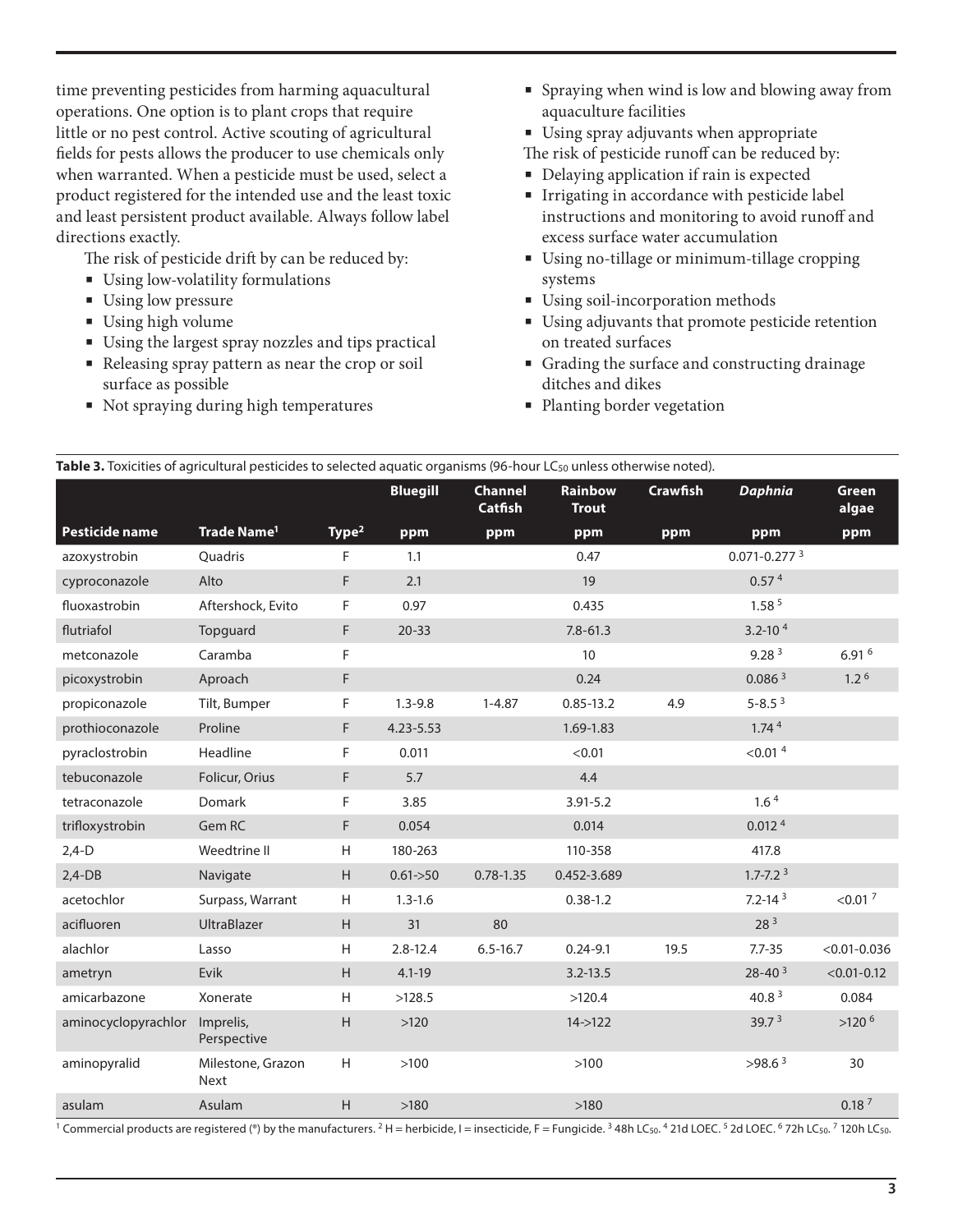|                         |                                 |                           | <b>Bluegill</b> | <b>Channel</b><br>Catfish | Rainbow<br><b>Trout</b> | <b>Crawfish</b> | <b>Daphnia</b>               | Green<br>algae       |
|-------------------------|---------------------------------|---------------------------|-----------------|---------------------------|-------------------------|-----------------|------------------------------|----------------------|
| Pesticide name          | Trade Name <sup>1</sup>         | Type <sup>2</sup>         | ppm             | ppm                       | ppm                     | ppm             | ppm                          | ppm                  |
| atrazine                | Atrazine                        | H                         | $16 - 50$       | $0.22 - 0.34$             | $4.5 - 43$              |                 | $4.6 - 50$                   | $0.2 - 0.3$          |
| benefin                 | Balan                           | H                         | $0.065 - 0.6$   |                           | $0.081 - 10$            |                 | $0.031 - 0.135$ <sup>4</sup> | 2.5 <sup>7</sup>     |
| bensulfuron-methyl      | Londax                          | H                         | >150            | >150                      | >150                    | >71             |                              |                      |
| bensulide               | Bensumac                        | H                         | $0.81 - 1.4$    | $0.379 - 0.38$            | $0.72 - 3.2$            |                 | $0.58 - 1.75$ <sup>3</sup>   | 1.8 <sup>7</sup>     |
| bentazon                | Basagran                        | H                         | 610-1060        |                           | 190-635                 |                 | $125 - 500^{3}$              | 4.5 $6$              |
| bispyribac-sodium       | Velocity                        | H                         | >102            |                           | >102                    |                 | >99.2 <sup>3</sup>           | 0.25-3.187           |
| bromacil                | Hyvar                           | H                         | 12.7            |                           | $36 - 180$              |                 | 121 <sup>3</sup>             | < 0.01 <sup>7</sup>  |
| bromoxynil              | <b>Buctril</b>                  | H                         |                 |                           | 2.09-18                 |                 | 19.22-74 3                   | 2.4-7.762            |
| butoxone                | Butyrac                         | H                         | 7.4-16.8        |                           | 1.97-14.3               |                 | 25 <sup>3</sup>              |                      |
| carfentrazone-ethyl     | Aim                             | H                         | $\overline{2}$  |                           | $1.6 - > 99.2$          |                 | >9.8 <sup>3</sup>            | 0.013 <sup>6</sup>   |
| chlorimuron-ethyl       | Classic                         | H                         | $>2$            |                           | 8.4                     |                 | $>10^{3}$                    | 5.535                |
| chlorothalonil          | Chlorostar                      | H                         | 0.026-0.386     | $0.026 - 0.43$            | $0.01 - 0.25$           |                 | $0.054 - 0.2023$             | 0.147                |
| chlorsulfuron           | <b>Telar XP</b>                 | H                         | >300            | 50                        | $>250$                  |                 | 370 3                        | $0.135 - 0.81$       |
| clethodim               | Clethodim, Select<br><b>Max</b> | H                         | $>33$           |                           | 19-110                  |                 | 20.2 <sup>3</sup>            | 22.868               |
| clomazone               | Command                         | H                         | 34              |                           | 19                      |                 | 5.2 <sup>3</sup>             | 3.5 <sup>7</sup>     |
| cloransulam-methyl      | <b>First Rate</b>               | H                         |                 |                           | >45.8                   |                 |                              | < 0.01               |
| cyhalofop-butyl         | Clincher SF                     | H                         | $0.76 - 0.93$   |                           | >0.49                   |                 | >100                         |                      |
| <b>DCPA</b>             | Dacthal W-75                    | H                         | $<$ 3.7-14      | $0.43 - 7.94$             | $2.3 - 12.8$            | 7.9             | $1.2 - 6.73$                 | $0.012 - 0.031$      |
| dicamba                 | Clarity                         | H                         | 135.3           |                           | 135.4-153               |                 | 110.7 <sup>3</sup>           | >3.7 <sup>7</sup>    |
| dichlobenil             | Image                           | H                         | $5.7 - 14.7$    |                           | 4.93-18                 |                 | $6.2 - 10^{3}$               | 1.5 <sup>7</sup>     |
| diclofop methyl         | Hoelon                          | H                         | $0.15 - 0.54$   |                           | 0.17-219                |                 |                              |                      |
| diclosulam              | Strongarm                       | H                         | $>136$          |                           | $>110$                  |                 |                              |                      |
| diglycolamine           | Diglycolamine<br>Agent          | H                         | >400            |                           | >400                    |                 | $>400^{3}$                   |                      |
| dimethenamid-P          | Outlook                         | H                         | 10              |                           | 6.3                     |                 | 12 <sup>3</sup>              |                      |
| diquat dibromide        | Reward                          | H                         | 13.9-508        |                           | 14.83->100              |                 | $0.77 - 3^{3}$               | $< 0.01 - 0.08$      |
| dithiopyr               | <b>Dimension Ultra</b>          | $\boldsymbol{\mathsf{H}}$ | 0.47            |                           | 0.46                    |                 | $5.2 - 173$                  | 0.02 <sup>7</sup>    |
| diuron                  | Direx, Karmex                   | H                         | 28-84           | 1.8                       | 1.95-2.38               |                 | $0.4 - 8.63$                 | < 0.01               |
| endothall               | Aquathol,<br>Hydrothol          | H                         | $1.2 - 180$     | 2.1                       | $0.31 - 1.8$            |                 |                              |                      |
| ethalfluralin           | Sonalan                         | H                         | $0.032 - 0.21$  |                           | 0.037-0.136             |                 | 0.06 <sup>3</sup>            | 0.025 <sup>7</sup>   |
| ethofumesate            | Prograss                        | H                         | $2.5 - 320$     |                           | 0.5 > 180               |                 | $64 - 294$ <sup>3</sup>      | $>2.76$ <sup>7</sup> |
| fluazifop-P-butyl       | Fusilade                        | H                         |                 |                           |                         |                 | 412.4-553.9 3                | >1.8                 |
| flucarbazone-<br>sodium | Align, Everest                  | $\boldsymbol{\mathsf{H}}$ | >99.3           |                           | >96.7                   |                 | $>109^{3}$                   | 5.57                 |
| flufenacet              | Define                          | H                         | $2.26 - 2.4$    |                           | 3.49-5.84               |                 |                              | < 0.01 <sup>7</sup>  |
| flumetsulam             | Python                          | $\boldsymbol{\mathsf{H}}$ | $>300$          |                           | $>300$                  |                 | 254 <sup>3</sup>             | < 0.01 <sup>7</sup>  |
| flumioxazin             | Valor, Clipper                  | H                         | $>21$           |                           | 2.3                     |                 | 0.0107 <sup>4</sup>          |                      |
| fluometuron             | Cotoran                         | H                         | 13.5-96         | $0.64 - 22.5$             | $14.5 - 47$             |                 | 9.9 <sup>3</sup>             | $0.03 - 0.306$ 7     |

<sup>1</sup> Commercial products are registered (\*) by the manufacturers. <sup>2</sup> H = herbicide, I = insecticide, F = Fungicide. <sup>3</sup> 48h LC<sub>50</sub>. <sup>4</sup> 21d LOEC. <sup>5</sup> 2d LOEC. <sup>6</sup> 72h LC<sub>50</sub>. <sup>7</sup> 120h LC<sub>50</sub>.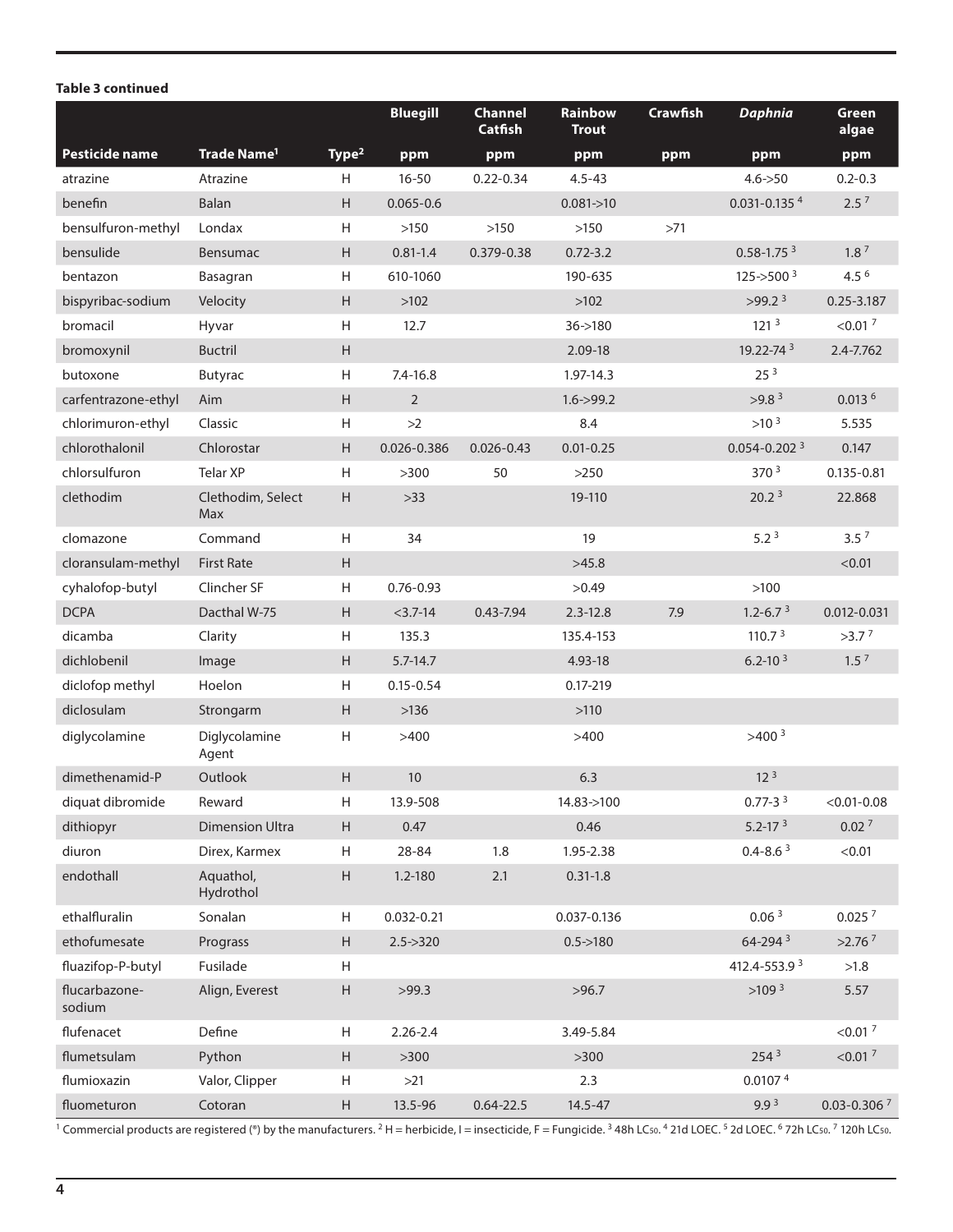|                     |                         |                           | <b>Bluegill</b> | <b>Channel</b><br><b>Catfish</b> | Rainbow<br><b>Trout</b> | <b>Crawfish</b> | <b>Daphnia</b>             | <b>Green</b><br>algae |
|---------------------|-------------------------|---------------------------|-----------------|----------------------------------|-------------------------|-----------------|----------------------------|-----------------------|
| Pesticide name      | Trade Name <sup>1</sup> | Type <sup>2</sup>         | ppm             | ppm                              | ppm                     | ppm             | ppm                        | ppm                   |
| fluridone           | Sonar, Restore          | H                         | $6.5 - 13$      | $5 - 15$                         | $4.2 - 11.7$            |                 | $3 - 6.33$                 |                       |
| fluroxypyr          | Vista                   | $\boldsymbol{\mathsf{H}}$ | 14.3            |                                  | >100                    |                 | $>100^{3}$                 | 8.48                  |
| fomesafen           | Fomesafen, Reflex       | H                         | 6030            |                                  | 680                     |                 | 294-397 <sup>3</sup>       | 0.092 <sup>6</sup>    |
| glufosinate         | Liberty, Ignite         | $\boldsymbol{\mathsf{H}}$ | $6.5$           |                                  | 12.27->320              |                 | $15 - 667.563$             | 7.8 <sup>6</sup>      |
| glyphosate          | Roundup, Rodeo          | H                         | 1.8-220         | 3.3-130                          | 1.3-4290.8              |                 | $2.95 - 164.33$            | 5.555-129             |
| halosulfuron-methyl | Permit, Halomax         | $\boldsymbol{\mathsf{H}}$ | >118            |                                  | >131                    |                 | >107 <sup>3</sup>          | < 0.01 <sup>7</sup>   |
| hexazinone          | Velpar                  | $\boldsymbol{\mathsf{H}}$ | 238             |                                  | 146.7-1964              |                 | $85-1523$                  | 0.024-0.028           |
| imazamox            | Beyond, Clearcast       | $\boldsymbol{\mathsf{H}}$ | >119            |                                  | >122                    |                 | >122 <sup>3</sup>          | $>0.037$ <sup>7</sup> |
| imazapic            | Cadre                   | H                         | 423             | 240                              | 344                     |                 | $>110^{3}$                 | >101                  |
| imazapyr            | Arsenal, Habitat        | $\boldsymbol{\mathsf{H}}$ | >100            | >100                             | >110                    |                 | $>100$                     | 7.17                  |
| imazaquin           | Scepter                 | H                         | 420             | 320                              | 280                     |                 | 280 <sup>3</sup>           |                       |
| imazethapyr         | Newpath, Pursuit        | H                         | 423             | 240                              | 344                     |                 | $>100^{3}$                 | >101                  |
| imazosulfuron       | League                  | H                         | $>74$           |                                  | >69                     |                 | 32 <sup>3</sup>            | >5.1                  |
| indaziflam          | Specticle               | $\boldsymbol{\mathsf{H}}$ | 0.32            |                                  | 0.572                   |                 | >9.88 <sup>3</sup>         | 0.077                 |
| isoxaben            | Gallery                 | H                         | >1              |                                  | >1.1                    |                 | >1.3 <sup>3</sup>          |                       |
| lactofen            | Cobra                   | $\boldsymbol{\mathsf{H}}$ | >0.1            |                                  | 3.7                     |                 | 0.378-17.689 3             |                       |
| linuron             | Lorox, Linex            | H                         | $9.2 - 16.2$    | $1.8 - 29$                       | 3.085-16.4              |                 | $\overline{7}$             | 0.067 <sup>6</sup>    |
| mesotrione          | Callisto                | H                         | $>130$          |                                  | 114                     |                 | 840 3                      | 1.9 <sup>7</sup>      |
| metribuzin          | Metribuzin, Sencor      | H                         | 75.96-131.3     | 3.4 > 100                        |                         |                 | 35.360 <sup>3</sup>        | 0.036                 |
| metsulfuron-methyl  | Ally, Manor             | $\boldsymbol{\mathsf{H}}$ | $>150$          |                                  | $>150$                  |                 | $>150^{3}$                 | 0.13-24.696           |
| <b>MSMA</b>         | Target                  | H                         | $12 - 100$      | 26.8-3050                        | 78->167                 | 101-1100        |                            | 5.63 $6$              |
| napropamide         | Devrinol                | $\boldsymbol{\mathsf{H}}$ | $12 - 13.3$     |                                  | $9.4 - 13.4$            |                 | 14.3-24.7 $3$              | 3.4                   |
| nicosulfuron        | Accent                  | $\boldsymbol{\mathsf{H}}$ | >1000           |                                  | >1000                   |                 | >1000                      | 1.431                 |
| norflurazon         | Solicam                 | $\boldsymbol{\mathsf{H}}$ | 16.3            |                                  | 8.1                     |                 | $>15^3$                    | < 0.01 <sup>7</sup>   |
| orthosulfamuron     | Strada                  | H                         | >142            |                                  | >122                    | >129            | >97.3 <sup>3</sup>         | $2.9 - 6.2$           |
| oryzalin            | Surflan                 | H                         | 2.88            |                                  | 3.26-3.45               |                 | 1.5 <sup>3</sup>           | 0.042 <sup>7</sup>    |
| oxadiazon           | Ronstar                 | H                         | $0.88 - 8.2$    |                                  | $1.05 - 26$             |                 | $0.53 - 2.183$             | < 0.01 <sup>7</sup>   |
| oxyfluorfen         | Goal                    | H                         | $0.2 - 0.21$    | 0.4                              | $0.25 - 0.41$           |                 | $0.08 - 1.53$              | < 0.01                |
| paraquat dichloride | Paraquat,<br>Gramoxone  | H                         | 13-156          | >100                             | 15-76                   |                 | $2.8 - 11.3$               | $0.32 - 0.67$         |
| pendimethalin       | Prowl                   | H                         | 0.199-90.4      | $0.418 - 1.9$                    | 0.138-86.6              | >1              | $0.28 - 533$               | 0.179                 |
| penoxsulam          | Grasp                   | H                         | >103            |                                  | >147                    |                 | >98.3 <sup>3</sup>         | 0.094-92              |
| picloram            | Outpost, Tordon         | H                         | 13.5-86.1       | 1.4-74.8                         | 5.5-310                 |                 | $34 - 763$                 | 21.7-36.797           |
| pinoxaden           | Axial                   | H                         |                 |                                  | 2.35                    |                 | 2.05 <sup>3</sup>          | 16 <sup>6</sup>       |
| prodiamine          | Stonewall, Evade        | H                         | 3.18-19.6       | 5.2 > 100                        | >0.829                  |                 | $>0.658$ <sup>3</sup>      |                       |
| prometryn           | Caparol                 | H                         | 10              |                                  | $2.9 - 7.2$             |                 | $9.7 - 18.59$ <sup>3</sup> | 0.012-0.021<br>6      |
| propanil            | Propanil                | H                         | $5.4 - 14$      | 0.43-7.94                        | $2.3 - 12.8$            | 7.9             | $1.2 - 6.73$               | 0.012-0.031           |
| prosulfuron         | Peak                    | H                         | >155            |                                  | >160                    |                 | $>120^{3}$                 | 0.01 <sup>7</sup>     |

<sup>1</sup> Commercial products are registered (®) by the manufacturers. <sup>2</sup> H = herbicide, I = insecticide, F = Fungicide. <sup>3</sup> 48h LC<sub>50</sub>. <sup>4</sup> 21d LOEC. <sup>5</sup> 2d LOEC. <sup>6</sup> 72h LC<sub>50</sub>. <sup>7</sup> 120h LC<sub>50</sub>.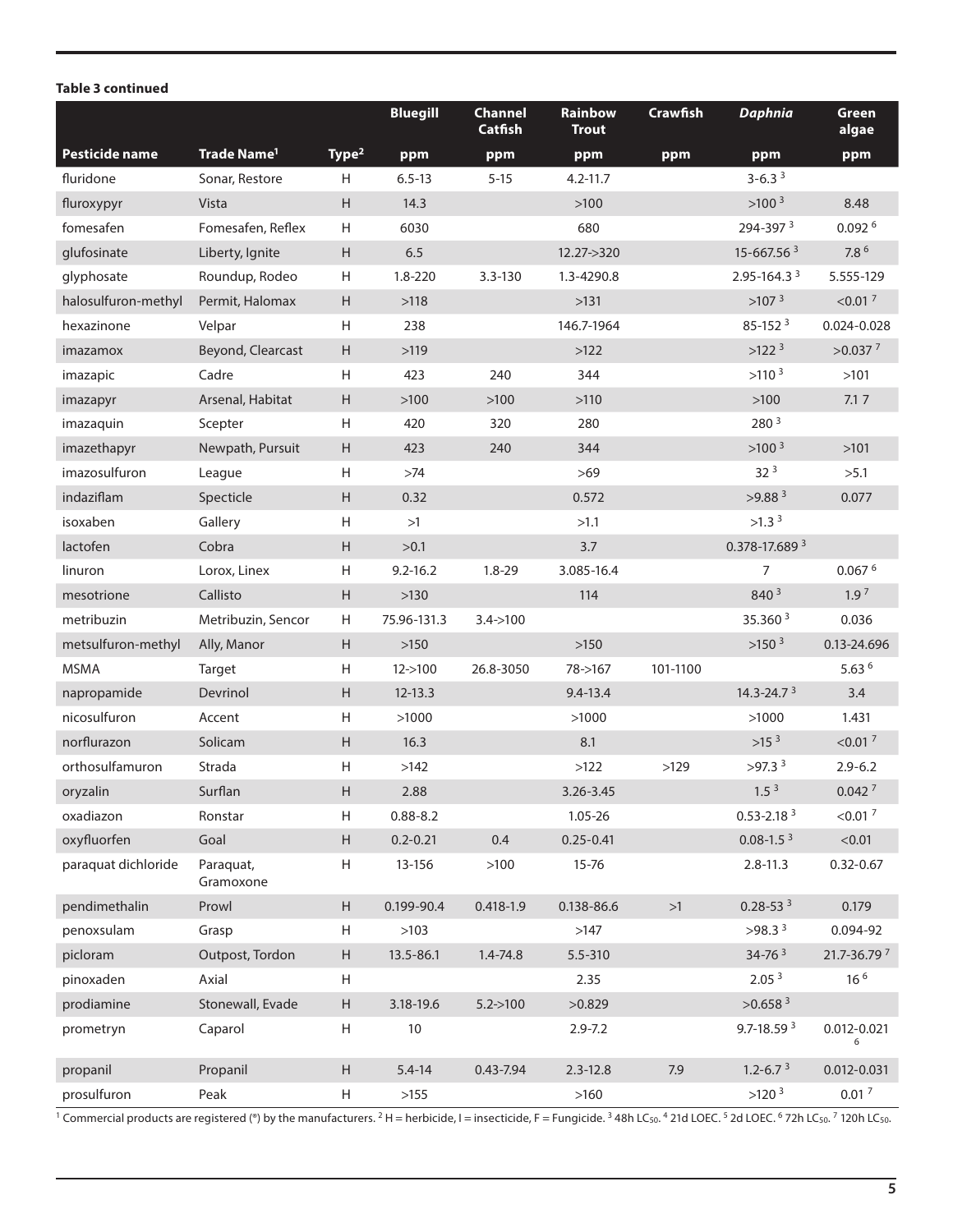|                            |                          |                           | <b>Bluegill</b>  | <b>Channel</b><br>Catfish | Rainbow<br><b>Trout</b> | <b>Crawfish</b>     | <b>Daphnia</b>               | Green<br>algae        |
|----------------------------|--------------------------|---------------------------|------------------|---------------------------|-------------------------|---------------------|------------------------------|-----------------------|
| Pesticide name             | Trade Name <sup>1</sup>  | Type <sup>2</sup>         | ppm              | ppm                       | ppm                     | ppm                 | ppm                          | ppm                   |
| pyrithiobac sodium         | Staple                   | H                         | >930             | W>970                     | >1000                   | >910                | 260 <sup>4</sup>             | 0.095 <sup>7</sup>    |
| pyroxasulfone              | Zidua                    | Н                         |                  |                           | 2.2                     |                     | 4.4 <sup>3</sup>             | $< 0.01$ <sup>6</sup> |
| pyroxsulam                 | PowerFlex                | $\mathsf{H}$              |                  |                           | >100                    |                     | $>100^{3}$                   | 0.111                 |
| quinclorac                 | QuinStar, Facet          | Н                         | 31.6             |                           | >83.5                   |                     | 29.8 <sup>3</sup>            | 9.134                 |
| quizalofop p-ethyl         | Assure, Targa            | $\sf H$                   |                  |                           | $0.21 - 91.7$           |                     | 2.05-82.44                   | 0.262                 |
| rimsulfuron                | Matrix, Resolve          | Н                         | >390             |                           | >390                    |                     | 1000 <sup>3</sup>            | $>0.029$ $^7$         |
| saflufenacil               | Sharpen                  | $\boldsymbol{\mathsf{H}}$ | >108             |                           | >112                    |                     | >98.2 <sup>3</sup>           | 0.042                 |
| sethoxydim                 | Poast Plus               | H                         | $1.6 - 265$      |                           | $1.2 - 170$             |                     | $2.6 - 78.13$                |                       |
| simazine                   | Simazine                 | H                         | 100-118          |                           | 40.5-330                | $>100^{3}$          | $1 - 10003$                  | $0.1 - 1.24$          |
| s-metolachlor              | Dual Magnum              | H                         | 10               | 4.9                       | $9 - 100$               |                     | $1.1 - 263$                  | 0.051-5.508           |
| tembotrione                | Capreno, Laudis          | $\sf H$                   | $>100$           |                           |                         |                     | 48.9 <sup>3</sup>            | 0.31                  |
| thifensulfuron<br>methyl   | Harmony                  | Н                         | >100             |                           | >100                    |                     | $>1000^3$                    | $>0.016$ <sup>7</sup> |
| thiobencarb                | Bolero                   | H                         | $0.56 - 2.48$    | $1.8 - 2.29$              | $0.76 - 1.5$            | $0.2 - 9.24$        | $0.101 - 2.333$              | 0.017 <sup>7</sup>    |
| triclopyr                  | Garlon, Grandstand       | Н                         | 148              |                           | $7.5 - 117$             |                     | 133                          | 32.5 <sup>7</sup>     |
| trifloxysulfuron<br>sodium | Envoke                   | H                         |                  |                           | 146                     |                     | 139 <sup>3</sup>             | 0.043 <sup>6</sup>    |
| trifluralin                | Treflan                  | H                         | $< 0.01 - 0.28$  | $0.21 - 2.2$              | $0.01 - 1.6$            | $12 - 26$           | $0.193 - 0.628$ <sup>3</sup> | $0.214 - 3.3$         |
| abamectin                  | Agri-Mek, Zorro          | $\mathbf{I}$              | $0.01 - 260$     | 0.024                     | $< 0.01 - 23$           |                     | $<$ 0.01-7.6 $3$             | $>100^7$              |
| acephate                   | Orthene                  | ı                         | 34-46            |                           | $1.28 - 51$             |                     | $0.026 - 0.2383$             |                       |
| acetamiprid                | Intruder                 | $\mathsf{I}$              | >119.3           |                           | >100                    |                     | 50 <sup>3</sup>              |                       |
| aldicarb                   | Temik                    | $\mathbf{I}$              | $0.052 - 0.45$   | 45                        | $0.56 - 0.66$           |                     | $0.075 - 0.74$ <sup>3</sup>  |                       |
| beta-cyfluthrin            | Baythroid                | $\mathsf{I}$              | < 0.01           | 0.002 <sup>3</sup>        | < 0.01                  | < 0.01 <sup>3</sup> | < 0.01 <sup>3</sup>          |                       |
| bifenazate                 | Acramite                 | $\mathbf{I}$              | 0.58             |                           | 0.76                    |                     | 0.5 <sup>3</sup>             | 0.89                  |
| bifenthrin                 | Brigade, Discipline      | $\mathbf{I}$              | < 0.01           |                           | $< 0.01 - 0.015$        |                     | < 0.01                       |                       |
| carbaryl                   | Sevin, Carbaryl          | $\mathbf{I}$              | 1.8-290          | $0.14 - 17.3$             | $0.86 - 5.4$            | $1 - 1.9$           | 3.28                         | $1.27 - 3.2$          |
| chlorantraniliprole        | Prevathon                | $\mathbf{I}$              | >15.1            | >13.4                     | >13.8                   |                     | $<$ 0.01-0.017 $^3$          | $>1.78$ <sup>6</sup>  |
| chlorpyrifos               | Lorsban, Nufos           | T                         | $< 0.01 - 0.108$ | 0.280-2.077               | $< 0.01 - 2$            |                     | < 0.01                       |                       |
| clothianidin               | Belay, Poncho            | $\mathsf{L}$              | >117             |                           | >1058                   | 0.059               | $>119$                       | 647                   |
| cyfluthrin                 | Tombstone                | T                         | < 0.01           | < 0.01 <sup>3</sup>       |                         | < 0.01 <sup>3</sup> | < 0.01 <sup>3</sup>          |                       |
| cypermethrin               | Ammo                     | $\mathsf{L}$              | < 0.01           |                           | $< 0.01 - 0.013$        |                     | < 0.01 <sup>3</sup>          |                       |
| deltamethrin               | Battalion, Delta<br>Gold |                           | < 0.01           |                           | < 0.01                  | < 0.01 <sup>3</sup> | < 0.01                       |                       |
| dicofol                    | Dicofol                  | $\mathbf{L}$              | $0.51 - 3.1$     | $0.3 - 0.36$              | $0.124 - 0.95$          |                     | 0.2 <sup>3</sup>             |                       |
| dicrotophos                | Bidrin                   | L                         | $2.8 - 24.2$     | 7.66                      | 6.3                     | $4^3$               | 0.0127-0.0192<br>3           |                       |
| diflubenzuron              | Dimilin                  | $\mathsf{L}$              | 135-660          | 370                       | 140-342                 |                     | < 0.01 <sup>3</sup>          |                       |
| dimethoate                 | Dimethoate               | $\mathbf{I}$              | 6                |                           | $6.2 - 8.6$             |                     | $0.58 - 6.43$                | 36-38                 |
| emamectin<br>benzoate      | Denim                    | $\mathsf{I}$              | 0.18             |                           | 0.174                   |                     | < 0.01 <sup>3</sup>          | < 0.01 <sup>7</sup>   |

<sup>1</sup> Commercial products are registered (\*) by the manufacturers. <sup>2</sup> H = herbicide, I = insecticide, F = Fungicide. <sup>3</sup> 48h LC<sub>50</sub>. <sup>4</sup> 21d LOEC. <sup>5</sup> 2d LOEC. <sup>6</sup> 72h LC<sub>50</sub>. <sup>7</sup> 120h LC<sub>50</sub>.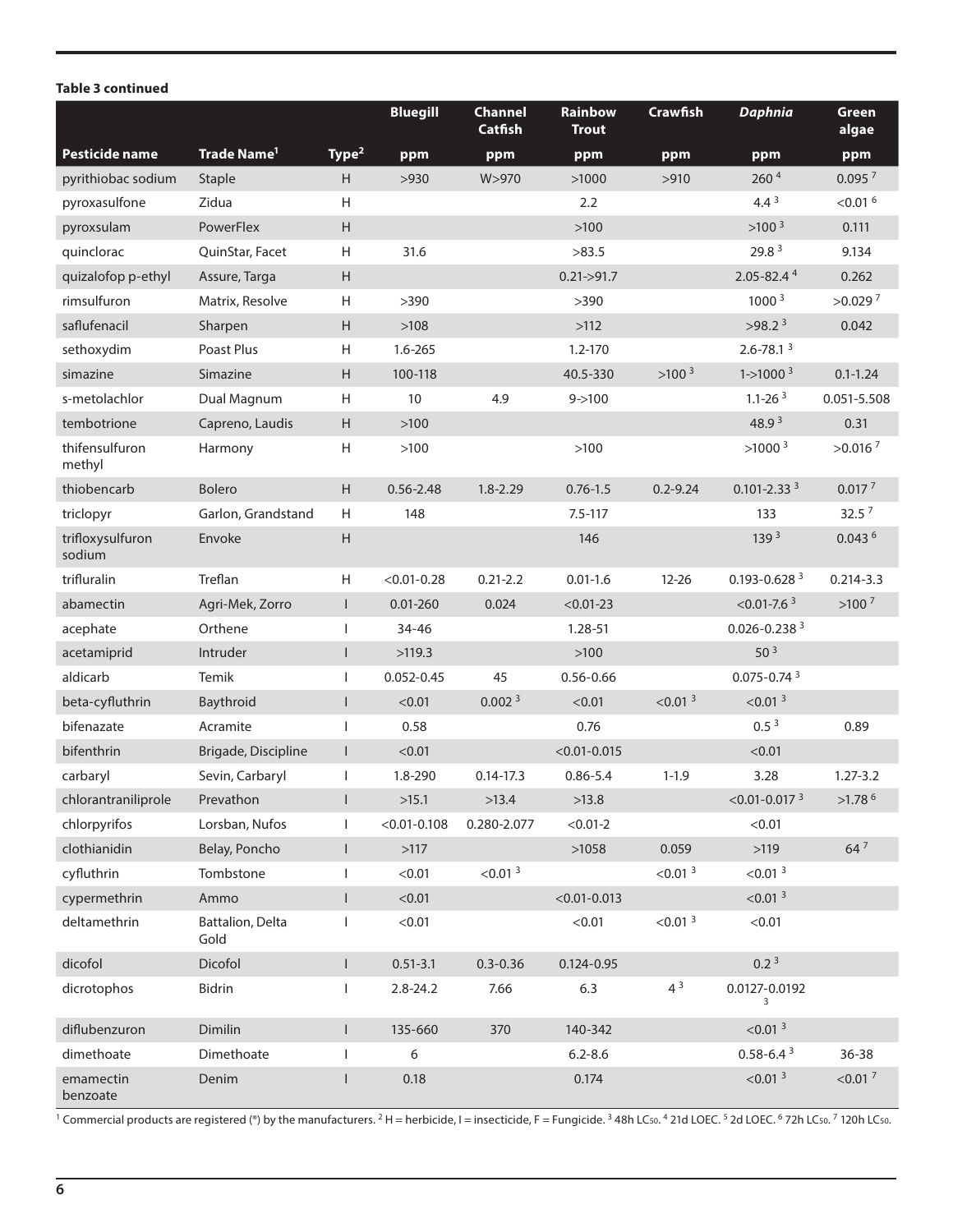|                     |                         |                   | <b>Bluegill</b>   | <b>Channel</b><br><b>Catfish</b> | Rainbow<br><b>Trout</b> | <b>Crawfish</b>     | <b>Daphnia</b>                | <b>Green</b><br>algae |
|---------------------|-------------------------|-------------------|-------------------|----------------------------------|-------------------------|---------------------|-------------------------------|-----------------------|
| Pesticide name      | Trade Name <sup>1</sup> | Type <sup>2</sup> | ppm               | ppm                              | ppm                     | ppm                 | ppm                           | ppm                   |
| endosulfan          | Endosulfan,<br>Thionex  |                   | < 0.01            | < 0.01                           | < 0.01                  | $0.024 - 0.423$     | 0.053-0.056                   |                       |
| esfenvalerate       | Adjourn, Asana          | L                 | < 0.01            |                                  | $<$ 0.01-0.0167         |                     | < 0.01 <sup>3</sup>           |                       |
| ethoprop            | Mocap                   | T                 | $0.3 - 8.9$       |                                  | $1.1 - 13.8$            |                     | $0.016 - 0.023$ <sup>4</sup>  |                       |
| etoxazole           | Zeal                    | L                 | >0.3              |                                  |                         |                     | < 0.01 <sup>4</sup>           |                       |
| fenpyroximate       | Fujimite, Portal        |                   | < 0.01            |                                  | < 0.01                  |                     |                               |                       |
| flonicamid          | Carbine                 | L                 | >98.8             |                                  | >97.9                   |                     | 50 <sup>4</sup>               |                       |
| flubendiamide       | Belt                    | L                 | >80.2             |                                  | >91.1                   |                     | $<$ 0.01-0.0685 $4$           |                       |
| gamma-cyhalothrin   | Prolex, Declare         | $\mathsf{I}$      | < 0.01            |                                  | < 0.01                  |                     | < 0.01 <sup>4</sup>           |                       |
| imidacloprid        | Admire Pro,<br>Gaucho   |                   | >105              |                                  | 229.1                   |                     | 10.44-64.873 3                |                       |
| indoxacarb          | Steward                 | L                 | $0.9 - 1.2$       | 0.29                             | $0.394 - 1.3$           |                     | >0.19 <sup>4</sup>            |                       |
| lambda-cyhalothrin  | Karate, Warrior         |                   | < 0.01            |                                  | $< 0.01 - 0.013$        | < 0.01              | < 0.01 <sup>3</sup>           |                       |
| malathion           | Fyfanon, Malathion      | $\mathsf{I}$      | $0.02 - 1.2$      | 7.62-52.2                        | $< 0.01 - 0.73$         | 1.34-49.17          | $<$ 0.01-0.08 $3$             |                       |
| methomyl            | Lannate                 | $\mathbf{I}$      | $0.35 - 7.7$      | $0.3 - 1.8$                      | $1.05 - 4.4$            |                     | 0.02417 <sup>3</sup>          |                       |
| methoxyfenozide     | Intrepid                | $\mathsf{I}$      | >4.3              |                                  | >4.2                    |                     | 0.390 <sup>4</sup>            |                       |
| methyl parathion    | Methyl, Penncap-M       | T                 | $1 - 6.9$         | 5.24                             | $2.2 - 161$             | 0.04 <sup>3</sup>   | $0.012 - 0.0402$ <sup>3</sup> |                       |
| novaluron           | Diamond, Mayhem         | $\mathsf{I}$      | >0.960            |                                  | 62.4                    |                     | < 0.01 <sup>4</sup>           |                       |
| oxamyl              | Vydate                  | T                 | $5.6 - 10$        | 13.5-17.5                        | $4.2 - 12.4$            |                     | 0.502 <sup>4</sup>            |                       |
| permethrin          | Ambush, Pounce          | $\mathsf{I}$      | < 0.01            |                                  | $< 0.01 - 0.092$        |                     | < 0.01 <sup>3</sup>           |                       |
| phorate             | Thimet, Phorate         | $\mathbf{I}$      | $< 0.01 - 0.012$  | $< 0.01 - 0.280$                 | 0.013-0.045             |                     | 0.0195 <sup>3</sup>           |                       |
| phosmet             | Imidan                  | L                 | $< 0.01 - 0.12$   | 3.22-3.29                        | $< 0.01 - 0.028$        | < 0.01 <sup>3</sup> | < 0.01 <sup>3</sup>           |                       |
| phosphorothioate    | Aztec                   | T                 | $1.38 - 3.4$      | $0.65 - 1.68$                    | $0.55 - 0.93$           |                     | $>0.050$ <sup>3</sup>         |                       |
| profenophos         | Curacron                | L                 | $0.135 - 0.3$     | 0.0135-2.39                      | 0.021-0.043             |                     |                               |                       |
| propargite          | Comite II               | $\mathbf{I}$      | $0.031 - 0.167$   |                                  | 0.118-0.455             |                     |                               |                       |
| pymetrozine         | Fulfill                 | L                 | >134              |                                  | >128                    |                     | 0.050 <sup>4</sup>            |                       |
| pyriproxyfen        | Knack                   |                   | 5.9               |                                  | 0.45                    |                     | < 0.01 <sup>4</sup>           |                       |
| chlorantraniliprole | Prevathon               | L                 | >15.1             | >13.4                            | >13.8                   |                     |                               |                       |
| spinetoram          | Radiant                 |                   | 5.4               |                                  |                         |                     | 4.79 $3$                      | 0.0515                |
| spinosad            | Tracer, Spintor         | L                 |                   |                                  |                         |                     | 14 <sup>3</sup>               |                       |
| spiromesifen        | Oberon                  | L                 | 0.05675           |                                  | $0.0168 - 102$          |                     | < 0.01 <sup>4</sup>           |                       |
| tefluthrin          | Force                   | L                 | < 0.01            |                                  | < 0.01                  |                     | < 0.01 <sup>4</sup>           |                       |
| terbufos            | Counter                 | L                 | $< 0.01 - 0.0133$ | $< 0.01 - 1.8$                   | $< 0.01 - 0.068$        | $< 0.01 - 4.0$      | < 0.01 <sup>4</sup>           |                       |
| thiamethoxam        | Centric, Cruser         | L                 | $>114$            |                                  | $>100$                  | 0.967               |                               |                       |
| thiodicarb          | Larvin                  | L                 | $1.2 - 1.47$      |                                  | $3.3 - 3.45$            |                     | 2.9 <sup>3</sup>              |                       |
| zeta-cypermethrin   | <b>Mustang Max</b>      | L                 | < 0.01            |                                  | $< 0.01 - 0.092$        |                     | < 0.01 <sup>3</sup>           |                       |

<sup>1</sup> Commercial products are registered (\*) by the manufacturers. <sup>2</sup> H = herbicide, I = insecticide, F = Fungicide. <sup>3</sup> 48h LC<sub>50</sub>. <sup>4</sup> 21d LOEC. <sup>5</sup> 2d LOEC. <sup>6</sup> 72h LC<sub>50</sub>. <sup>7</sup> 120h LC<sub>50</sub>.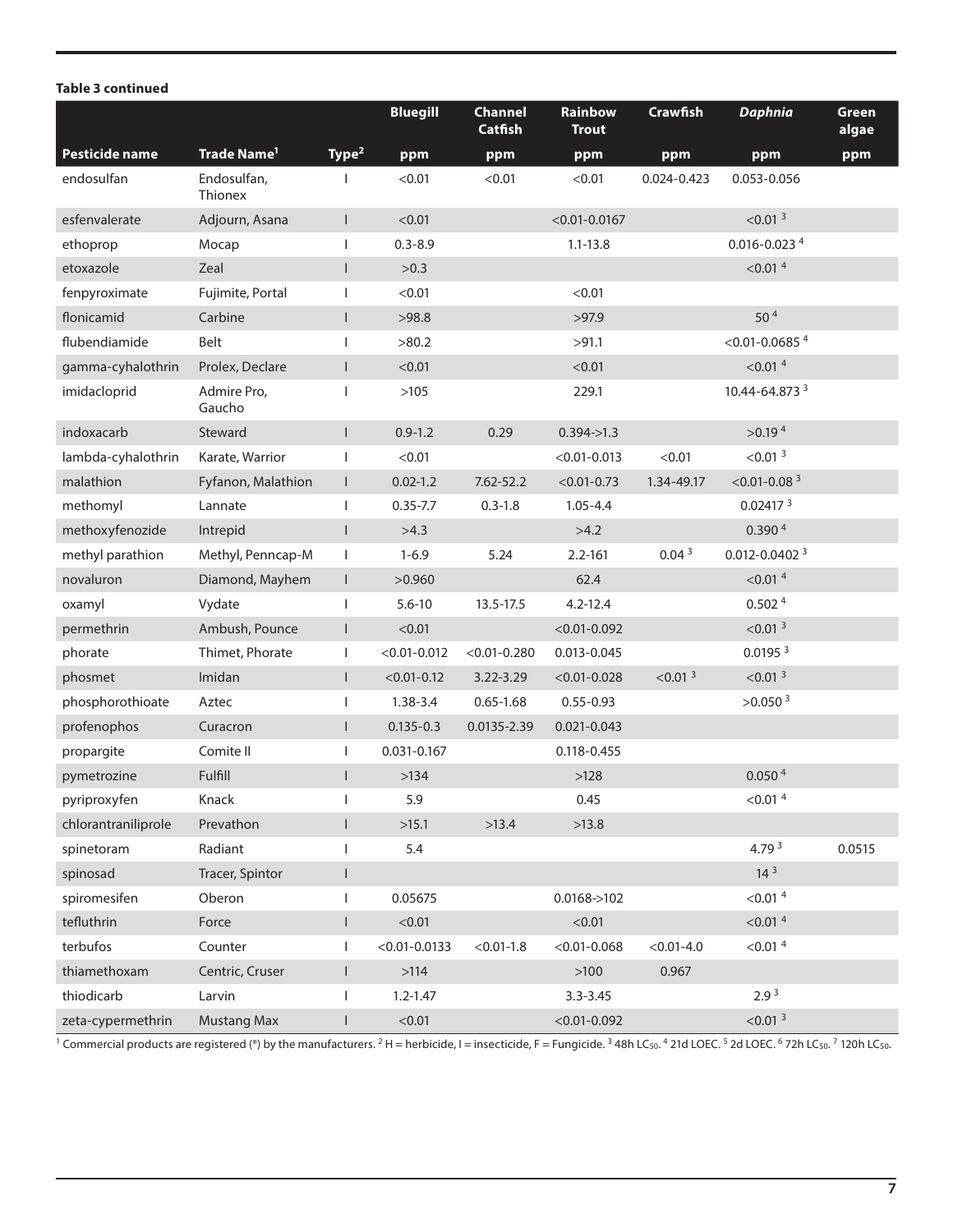| Product name <sup>1</sup> | <b>Active ingredients</b>                                                     | Type <sup>2</sup> |
|---------------------------|-------------------------------------------------------------------------------|-------------------|
| Absolute 500 SC           | tebuconazole (22.6%) + trifloxystrobin (22.6%)                                | F                 |
| Athena                    | bifenthrin $() + a$ vermectin $()$                                            | $\mathsf{I}$      |
| Authority XL              | sulfentrazone (62.2%) + chlorimuron ethyl (7.8%)                              | H                 |
| Avaris                    | azoxystrobin (7.0%) + propiconazole (11.7%)                                   | F                 |
| <b>Besiege</b>            | $\lambda$ -cyhalothrin + chlorantraniliprole                                  |                   |
| <b>Bicep II Magnum</b>    | atrazine (33%) + S-metolachlor (26.1%)                                        | Η                 |
| Bidrin XP II              | dicrotophos, bifenthrin                                                       | L                 |
| Boundary                  | metribuzin (31.8%) + S-metolachlor (58.2%)                                    | H                 |
| <b>Brigadier</b>          | bifenthrin, imidacloprid                                                      |                   |
| Canopy                    | metribuzin (64.3%) + chlorimuron ethyl (10.7%)                                | H                 |
| Canopy EX                 | chlorimuron ethyl (22.7%) + tribenuron methyl (6.8%)                          | H                 |
| Capreno                   | tembotrione (28.3%) + thiencarbazone-methyl (5.6%)                            | H                 |
| Endigo ZC                 | thiamethoxam, λ-cyhalothrin                                                   |                   |
| Enlite                    | flumioxazin (36.2%) + thifensulfuron methyl (8.8%) + chlorimuron ethyl (2.9%) | H                 |
| Envive                    | flumioxazin (29.2%) + thifensulfuron methyl (2.9%) + chlorimuron ethyl (9.2%) | Н                 |
| Evito T                   | fluoxastrobin (18%) + tebuconazole (25%)                                      | F                 |
| Firstshot                 | thifensulfuron methyl (25%) + tribenuron methyl (25%)                         | н                 |
| Fultime                   | acetochlor $(24.8\%)$ + atrazine $(16.8\%)$ + dichlomid $(4.2\%)$             | H                 |
| <b>Fultime NXT</b>        | acetochlor $(29%) + \text{atrazione}$ $(14.5%)$                               | н                 |
| Guardsman Max             | atrazine (37%) + s-dimethenamid (19%)                                         | H                 |
| Halex GT                  | S-metolachlor (20.5%) + glyphosate (20.5%) + mesotrione (2.1%)                | н                 |
| Harmony Extra             | thifensulfuron methyl (33.9%) + tribenuron methyl (16.7%)                     | H                 |
| Hero 1.24                 | bifenthrin, Z-cypermethrin                                                    |                   |
| Layby Pro                 | linuron (20%) + diuron (20%)                                                  | H                 |
| Leverage 360 EC           | imidacloprid + $\beta$ -cyfluthrin                                            | L                 |
| Lexar                     | S-metolachlor (19%) + atrazine (18.6%) + mesotrione (2.4%)                    | H                 |
| Marksman                  | atrazine (22.2%) + dicamba (13.4%)                                            | H                 |
| Prefix                    | S-metolachlor (46.4%) + fomesafen (10.2%)                                     | H                 |
| Priaxor                   | pyraclosbtrobin (28.58%) + fluxapyroxad (14.33%)                              | F                 |
| Prosaro 421 SC            | prothioconazole (19%) + tebuconazole (19%)                                    | F                 |
| Quadris TOP               | azoxystrobin (18.2%) + difenoconazole (11.4%)                                 | F                 |
| Quadris Xtra              | azoxystrobin (18.2%) + cyproconazole (7.3%)                                   | F                 |
| Quilt                     | azoxystrobin (7.0%) + propiconazole (11.7%)                                   | F                 |
| Quilt Xcel                | azoxystrobin (13.5%) + propiconazole (11.7%)                                  | F                 |
| Sequence                  | S-metolachlor (29%) + glyphosate (21.8%)                                      | Н                 |
| Spartan Charge            | sulfentrazone (31.8%) + carfentrazone ethyl (3.5%)                            | H                 |
| Stallion                  | zeta-cypermethrin () + chlorpyrifos ()                                        |                   |
| Stratego                  | trifloxystrobin (11.4%) + propiconazole (11.4%)                               | F                 |
| Stratego YLD              | trifloxystrobin (32.3%) + prothioconazole (10.8%)                             | F                 |
| Suprend                   | prometryn (79.3%) + trifloxysulfuron-sodium (0.7%)                            | H                 |
| TwinLine 1.75 EC          | metconazole (7.4%) + pyraclostrobin (12%)                                     | F                 |
| Verdict                   | S-dimethenamid (56%) + saflufenacil (6.5%)                                    | H                 |

<sup>1</sup> Commercial products are registered ( $\degree$ ) by the manufacturers.